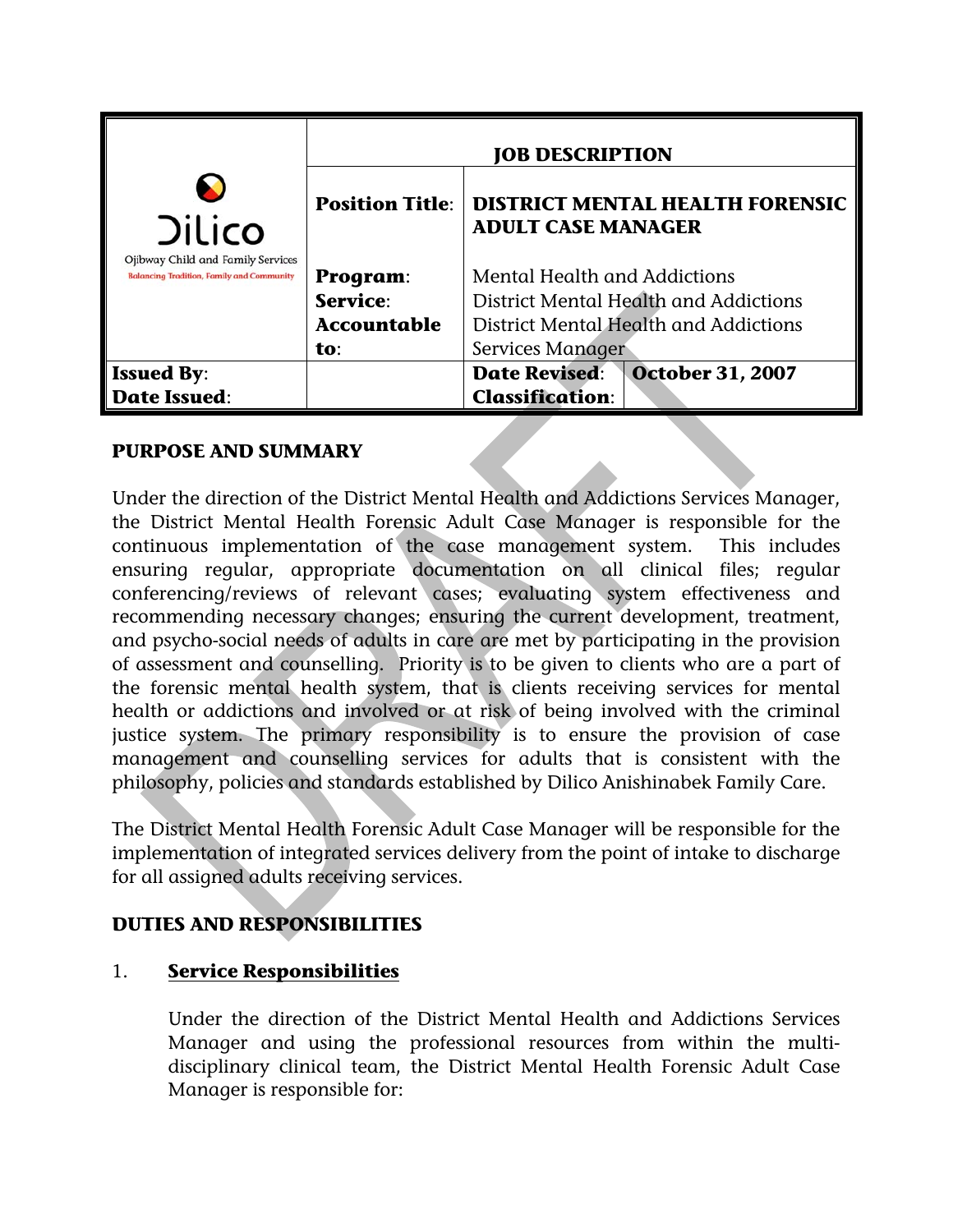- a. To coordinate the District Mental Health Intake for adults; and to manage the waitlist of clients awaiting mental health counselling
- b. To ensure all clients who are a part of the forensic system are prioritized
- c. coordinating the provision of counselling services to adults in care including consultation, family assessments, therapy and follow-up for all clients relevant to the service in accordance with agency's mandate, policies and procedures;
- d. ensuring the continuous implementation of the case management system and ensuring regular, appropriate documentation and written reports on all clinical files in keeping with the standards and procedures of Dilico Anishinabek Family Care
- e. ensuring the ongoing case management of adults with a serious mental illness; the case management will include the provision of psychiatric consultation services;
- f. ensuring the development of comprehensive and appropriate recommendations regarding counselling are provided in the initial assessment;
- g. monitoring and evaluating service delivery and counselling progress of adults accepted for service;
- h. from the point of admission to discharge, providing on-going input and feedback of possible interventions with respect to quality and relevance, for assigned adults;
- i. ensuring the necessary frequency of treatment reviews occurs in accordance with Mental Health Act Standards, and the standards of accreditation;
- j. completing certification in the MOHLTC required standardized assessment tools;
- k. administering Ministry required Mental Health and Addictions assessment.
- l. ensuring the necessary collaboration, when requested to do so, with Bands and Anishinabek communities occurs in accordance with the Mental Health Act;
- m. ensuring the necessary collaboration with community resources and advocacy occurs with or on behalf of assigned adults;
- n. participating in crisis management situations as may be assigned by the District Mental Health and Addictions Services Manager;
- o. participating constructively and appropriately in short and long-term planning for the adults in District Mental Health Services;
- p. providing consultation services and linkages for adult clients from the District and accessing resources in the City of Thunder Bay;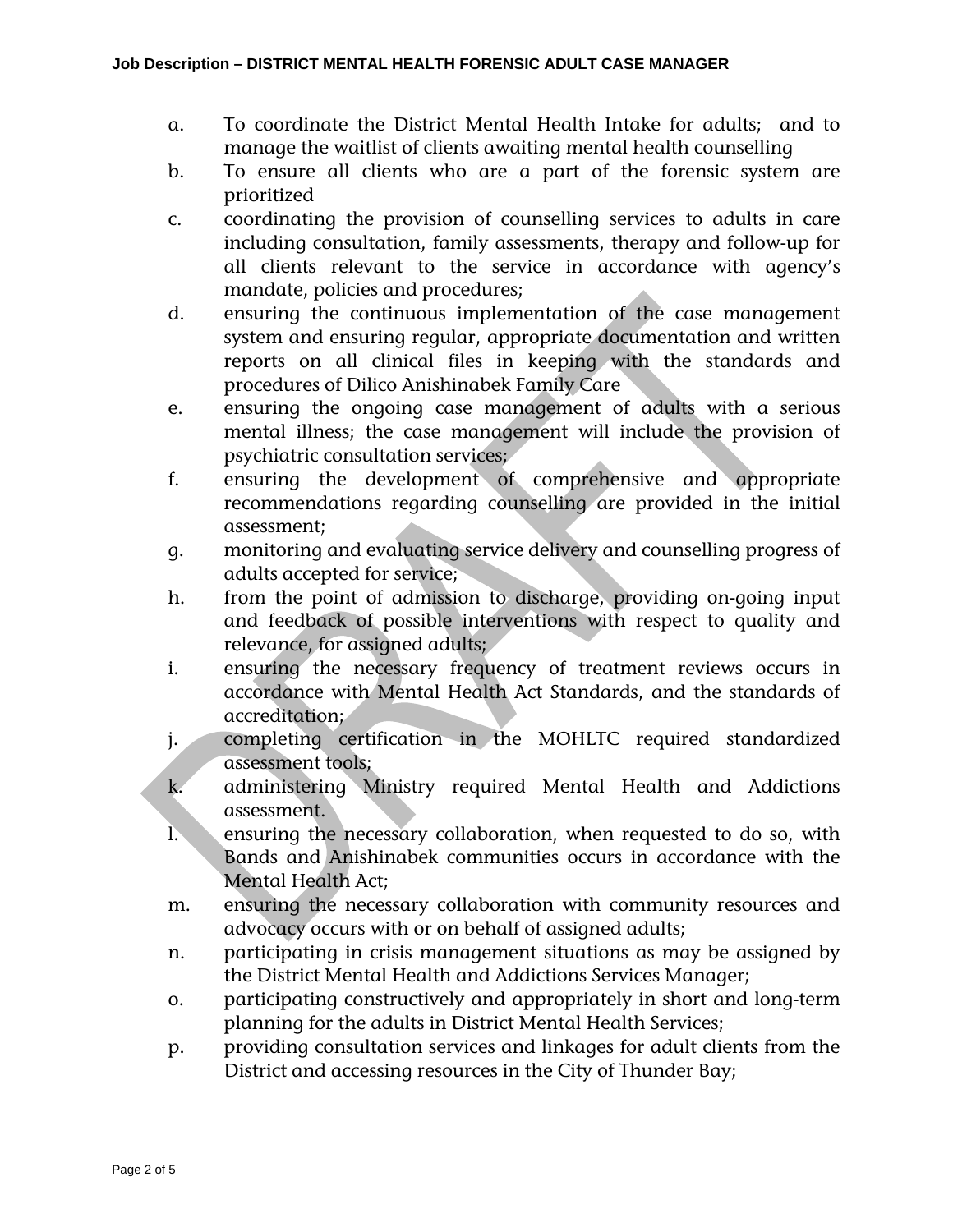- q. collaborating with First Nation Bands and communities and related agencies in the provision of services to Anishinabek adults when requested to do so;
- r. conducting good public relations;
- s. participating constructively in evaluating District Mental Health and Addictions Services system effectiveness and recommending necessary changes to the District Mental Health and Addictions Services Manager.

## **Organizational Responsibilities**

As a representative of Dilico, the Employee is responsible for:

- a. reflecting and interpreting the Agency Vision, Mission and Core Values in his/her own work with enthusiasm and commitment;
- b. acting in accordance with relevant legislation and Agency Policies, Standards and Procedures;
- c. proposing changes within Dilico that would improve the quality of service to Anishinabek children, families and communities;
- d. developing and maintaining respectful, cooperative working relationships to contribute to the integrated, seamless delivery of services to Anishinabek children, families and communities;
- e. understanding his/her role and responsibility in maintaining a safe workplace and reducing workplace injuries;
- f. applying Anishinabek culture, values, traditions and teachings into programming where possible;
- g. ensuring accuracy, confidentiality and safekeeping of agency records;
- h. participating constructively in the supervision process with the immediate Manager.

# **QUALIFICATIONS**

#### 1. **Education**

A minimum requirement of a HBSW or related degree complemented by significant experience and demonstrated skill in related work will be considered. A MSW is Preferred.

#### 2. **Work Experience**

a. extensive experience, training and knowledge of Anishinabek culture and language;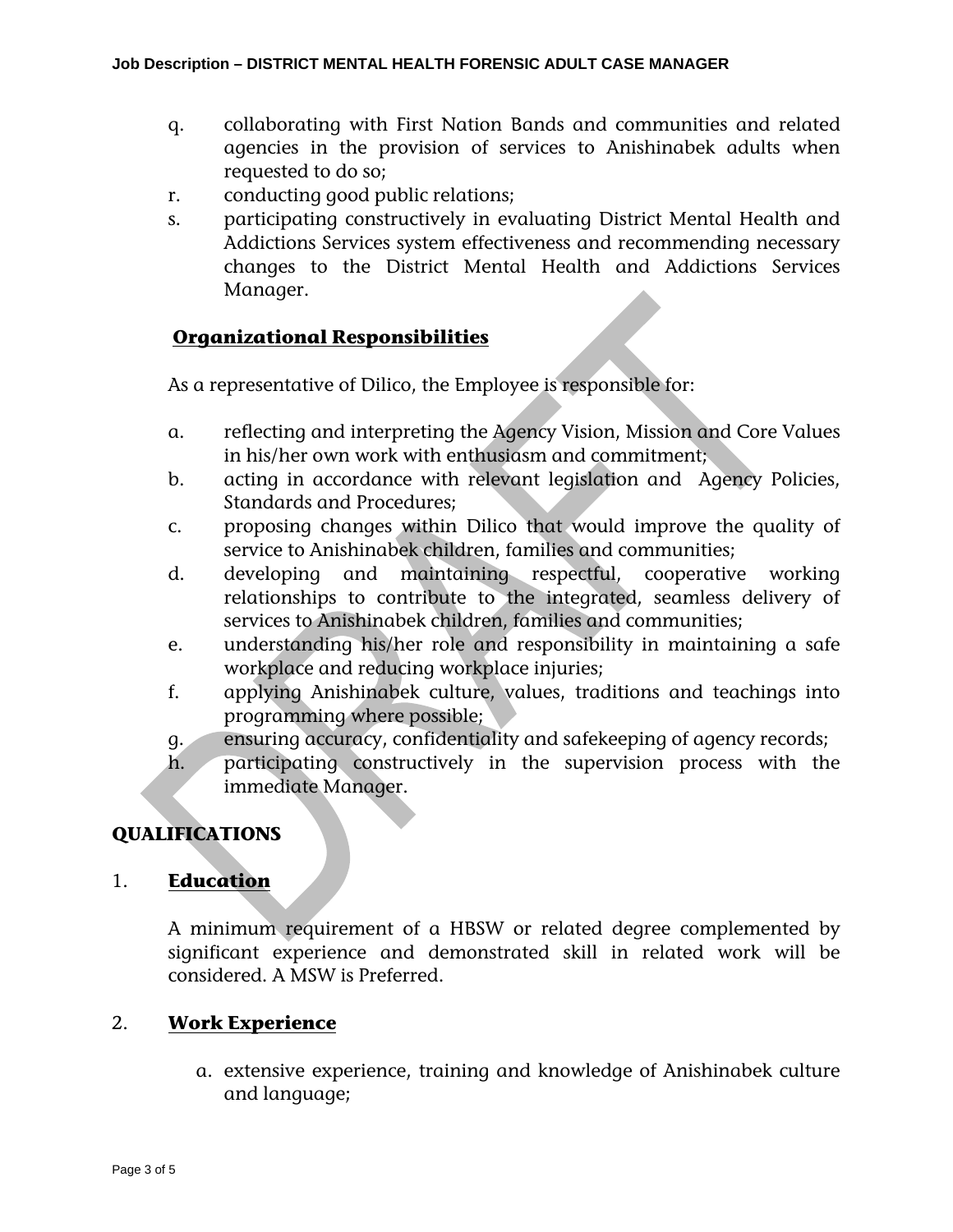- b. a minimum three (3) years case management experience with adults;
- c. experience in developing and maintaining respectful, cooperative working relationships with Anishinabek people and service workers.

## 3. **Skills/Abilities**

- sound knowledge of the Anishnabek culture and the principle issues affecting the mental health of Anishinabek children, families and communities in the City and the District of Thunder Bay;
- sound knowledge of the positive traditional influences that could promote mental health and wellness of Anishinabek children and families in the District of Thunder Bay. The ability to promote and apply Anishinabek culture, values, traditions and teachings in the work of the Child and Family Team where appropriate;
- developing and maintaining respectful, cooperative working relationships with Anishinabek children, families, communities and service workers to promote an integrated, seamless delivery of service;
- ability to understand or speak Ojibway or Oji-Cree would be considered an asset;
- a. effective skills related to:
	- i. written and oral communication;
	- ii. problem-solving;
	- iii. decision making;
	- iv. case management;
- b. the ability to effectively:
	- i. follow direction, and work with little or no supervision as may be required;
	- ii. work as a member of a team;
	- iii. manage crisis situations with adults;
	- iv. coordinate and evaluate on-going counselling both in terms of staff skills and effectiveness of intervention;
	- v. work within the policies, procedures and the philosophy of Dilico Anishinabek Family Care;
	- vi. provide case management to clients with serious mental illness;
	- vii. work sensitively with persons with special needs;
- c. a working knowledge of:
	- i. systems theory as it applies to Anishinabek families, school, community and social service organizations;
	- ii. an understanding of the Mental Health Act;